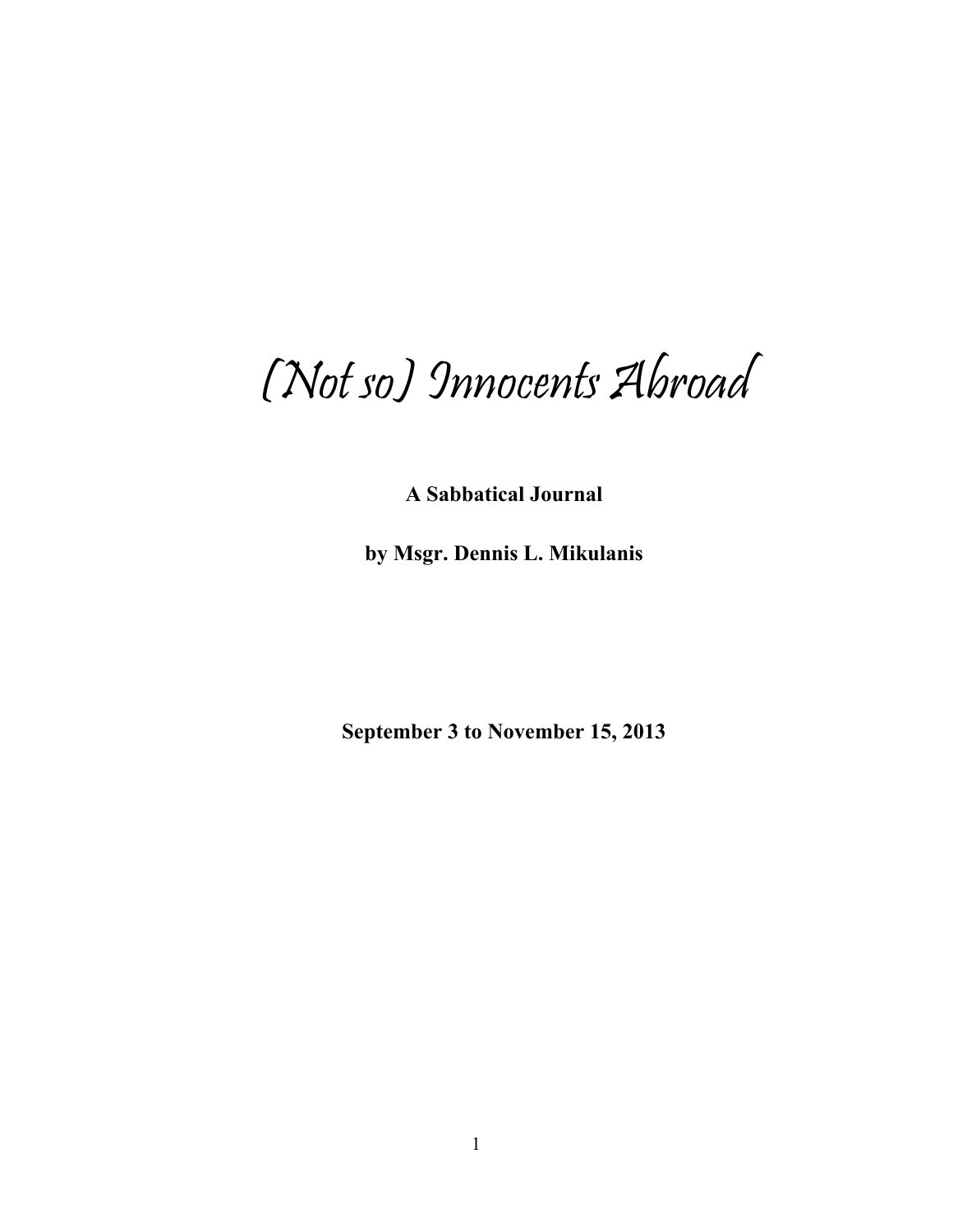#### Week One

n 1869 Mark Twain published *The Innocents Abroad* which humorously documents a trip he and a few of his friends took to Europe and the Holy Land. It was the first time any of them had been out of the country and, thus, the title. Well the *(Not so) Innocents Abroad* will be my attempt to let you know how my sabbatical is going, since so many parishioners asked me to do so. It is not my first time out of the country and I'm not quite as "innocent" as Mr. Twain and his companions (though I can still be surprised)! I

I left San Diego at 9:40 a.m. on Tuesday, September 3, and arrived at Tel Aviv around 6:00 p.m. (I think) on Wednesday, September 4. There is a ten hour time difference and that's the reason for such a gap in times. However, a 23 hour trip by any standards is exhausting. I arrived at The Tantur Ecumenical Institute, my home for the next 10 weeks, where they promptly fed me, let me unpack, shower and go to bed. Remarkably, I slept well and it took only a day or so to acclimate to the time change. Tantur is a small town about 15 minutes outside of Jerusalem and in walking distance to Bethlehem, which I see from my bedroom window. We began early the next morning with orientation and introductions. There are 14 of us in the program: Australians, Americans, Romanian, English and Filipina. It is a good group and we share and laugh readily which is important in a group like this. So far we've only had one real set of lectures and that was "Biblical Geography." It sounds boring but was absolutely fascinating and it gives a good, solid foundation to the land, the people and the scriptures we read. Fascinating.

There hasn't been much free time, but the first day we had a group of us took the bus into Jerusalem and, this Innocent got ripped off by an unscrupulous bus driver who deliberately short changed me. Since I wasn't really familiar with all the coins used here I thought I was getting the right change and I wasn't! That won't happen again.

Saturday evening, September 7, I joined Bishop William Shomali at a harvest celebration for the local Indian Community in Jaffa. They combine their rice harvest with the Birthday of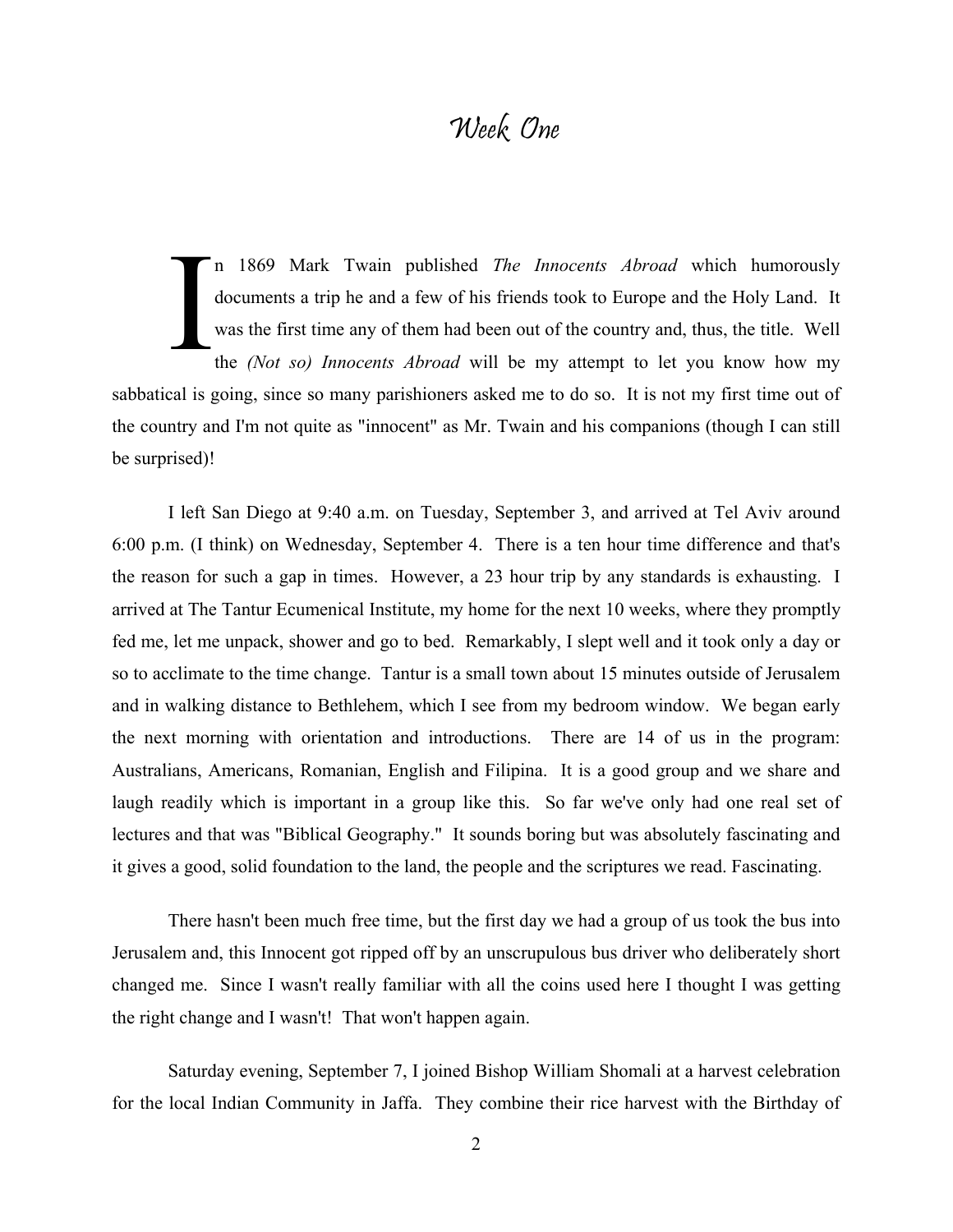the Blessed Mother. I liken it to our Thanksgiving Day. We took part in an outdoor procession from one church to another, concelebrated Mass and then sat down to a meal of Indian food. There were about 2,000 people present for the event and it was a wonderful display of faith on the part of the Indian Catholics in this very non-Christian part of the world.

There is absolutely no detectable concern, worry or anxiety over what the U.S. will do with Syria and at a special prayer service for peace, called for by the Holy Father, thousands of people came together at the Church of All Nations in the Garden of Gethsemane to ask the Prince of Peace to deflect the dogs of war and bring justice and peace to the people of Syria.

This coming week promises whole new adventures!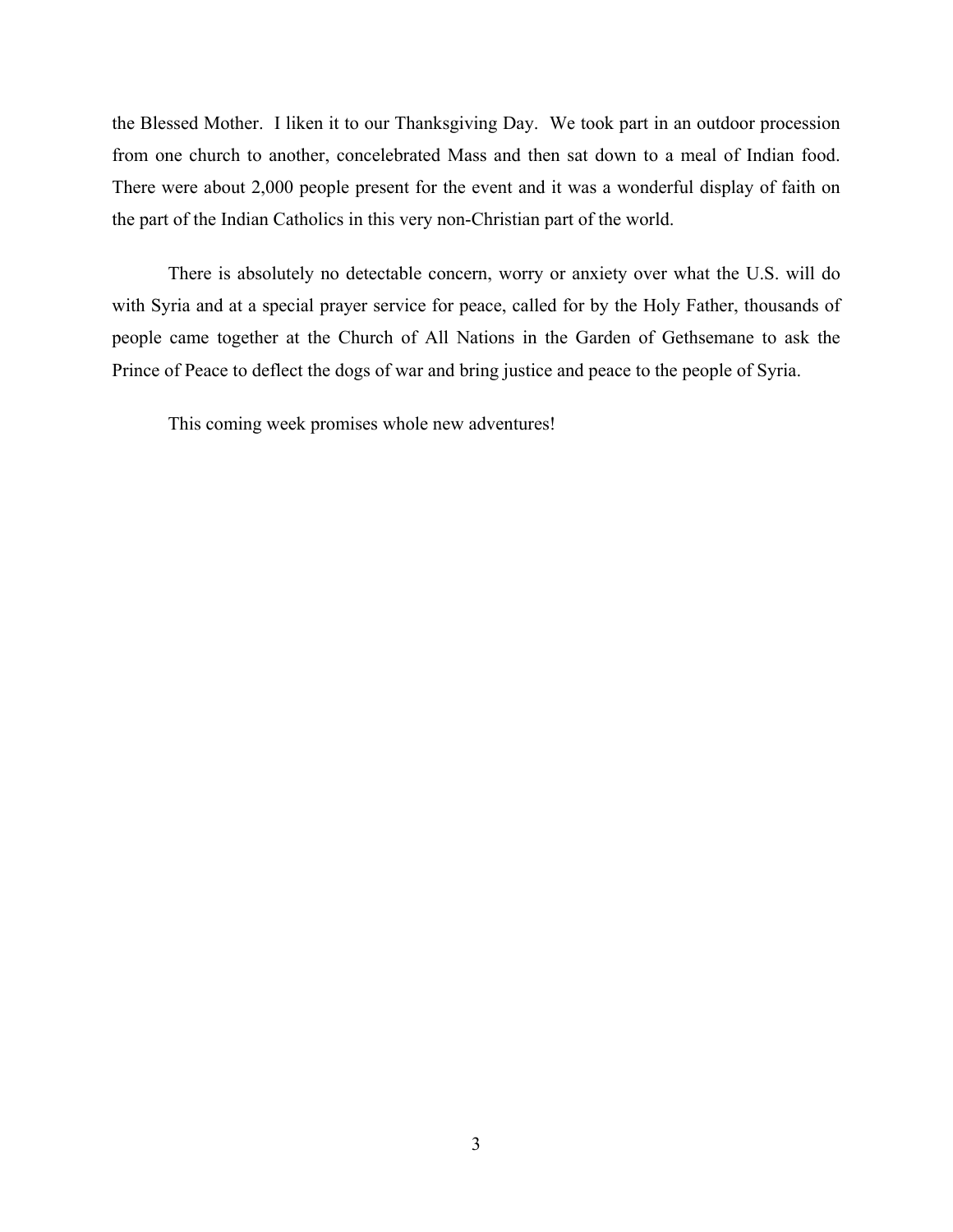# Week Two

oday is Yom Kippur, the holiest day of the Jewish year. It comes at the end of the High Holy Days and is known as the Day of Atonement, when Jews around the world fast, pray, read and ask forgiveness of God for their sins. Today is when the slate is wiped clean and people can begin all over again. The country is shut down, and I mean *shut down!* Driving, though not illegal, is generally forbidden and those who do drive risk having their cars stoned by the more Orthodox Jews. (I told the Director that sounded like fun and asked if we could stand on the street corner and stone passing cars. He didn't think that was a good idea. Rats!) Even the airport in Tel Aviv is shut down with no planes going out or coming in until after sunset. Coincidentally, today (9/14) we Christians celebrate the Feast of the Triumph of the Holy Cross, through which absolution, reconciliation and salvation came to the world. A walk into Jerusalem to visit the Church of the Holy Sepulchre was considered, but considering it is hot and humid again, and that it would be a good hour and a half walk each way, we decided to stay put and say our prayers here at Tantur. It's incredible to see the whole place with nothing – *nothing* - happening! T

We are located about five minutes walk from the "separation fence" (a huge wall with guard towers, actually) that separates Bethlehem from Israel. It is no problem to go through the pedestrian gate, which I've done, to visit Bethlehem but the gate is closed today. It will be a good day to spend reading and writing.

This past week has been very busy with lectures and a few field trips (which combine lectures). On the days we don't have the field trips we have lectures from 9:00 a.m. to 5:00 p.m. At the end of the day we could take a taxi into Jerusalem but most of us are too worn out to do so. Next week will have a lighter lecture schedule and we'll have more field trips to archaeological and historical sites in the area. It's all fascinating and I'm loving every minute of it (except for my very small twin bed which is as hard as a brick!). The weather has been hot and humid as well. Thankfully, I have an oscillating fan in my room which is getting a workout.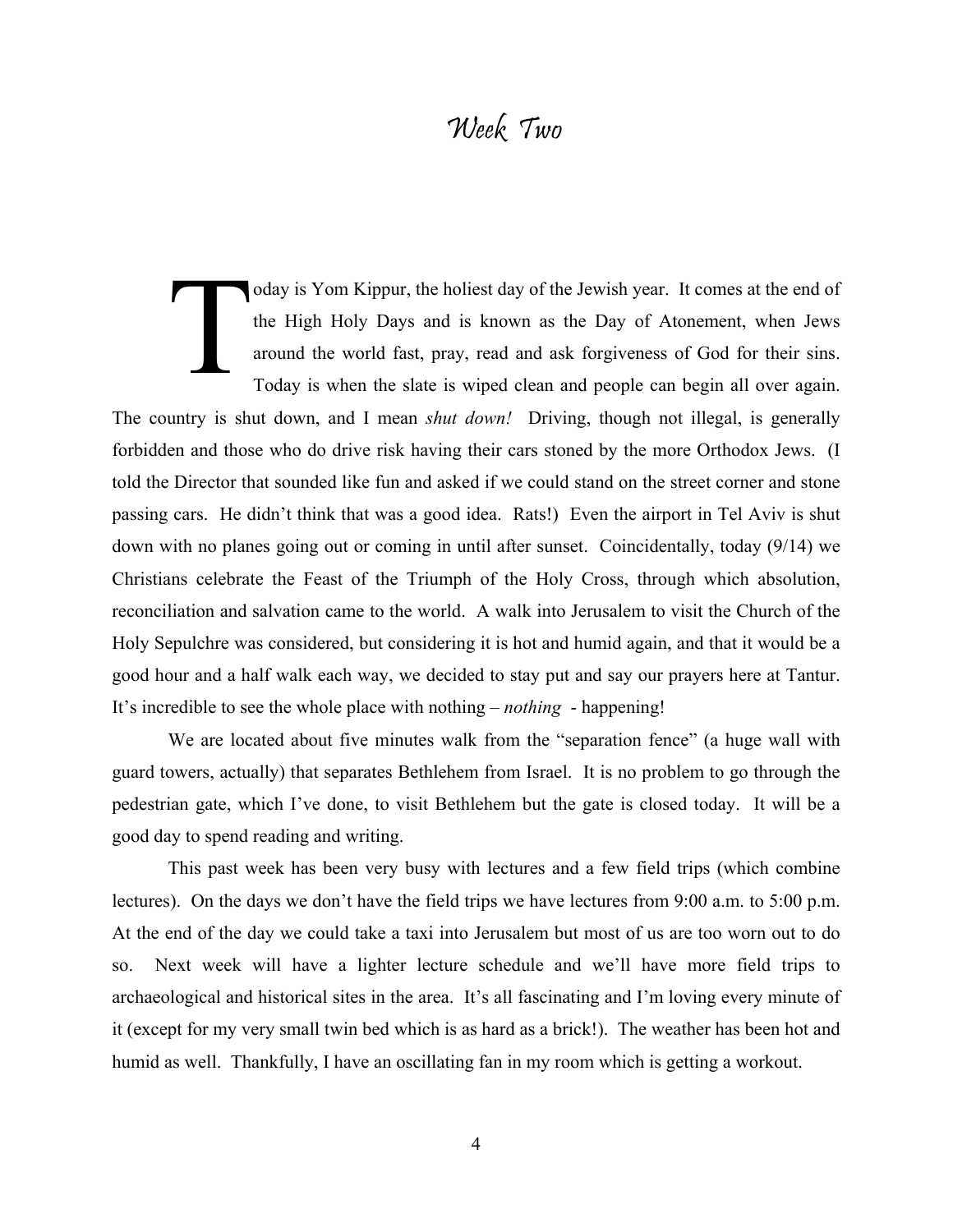The lecturers who have spoken have been very even handed in their views of the Israeli-Palestinian situation and everyone here – everyone – agrees that there is no real objectivity. The past week has focused a lot on the Scriptures though, so it will be interesting to see how the more contemporary situation is described. The locals just shake their head at the incompetence of world leaders over the Syrian situation.

As fate would have it I've already met three people here I know. Bishop Shomali, the Auxiliary Bishop of Jerusalem who has hosted me for a couple of events; Mahoul, our guide for the last two parish pilgrimages whom I ran into in Bethlehem; and the cousin of Nader Quimsieh, the gentleman who comes to the parish to sell olive wood products around Christmas time. What a small world!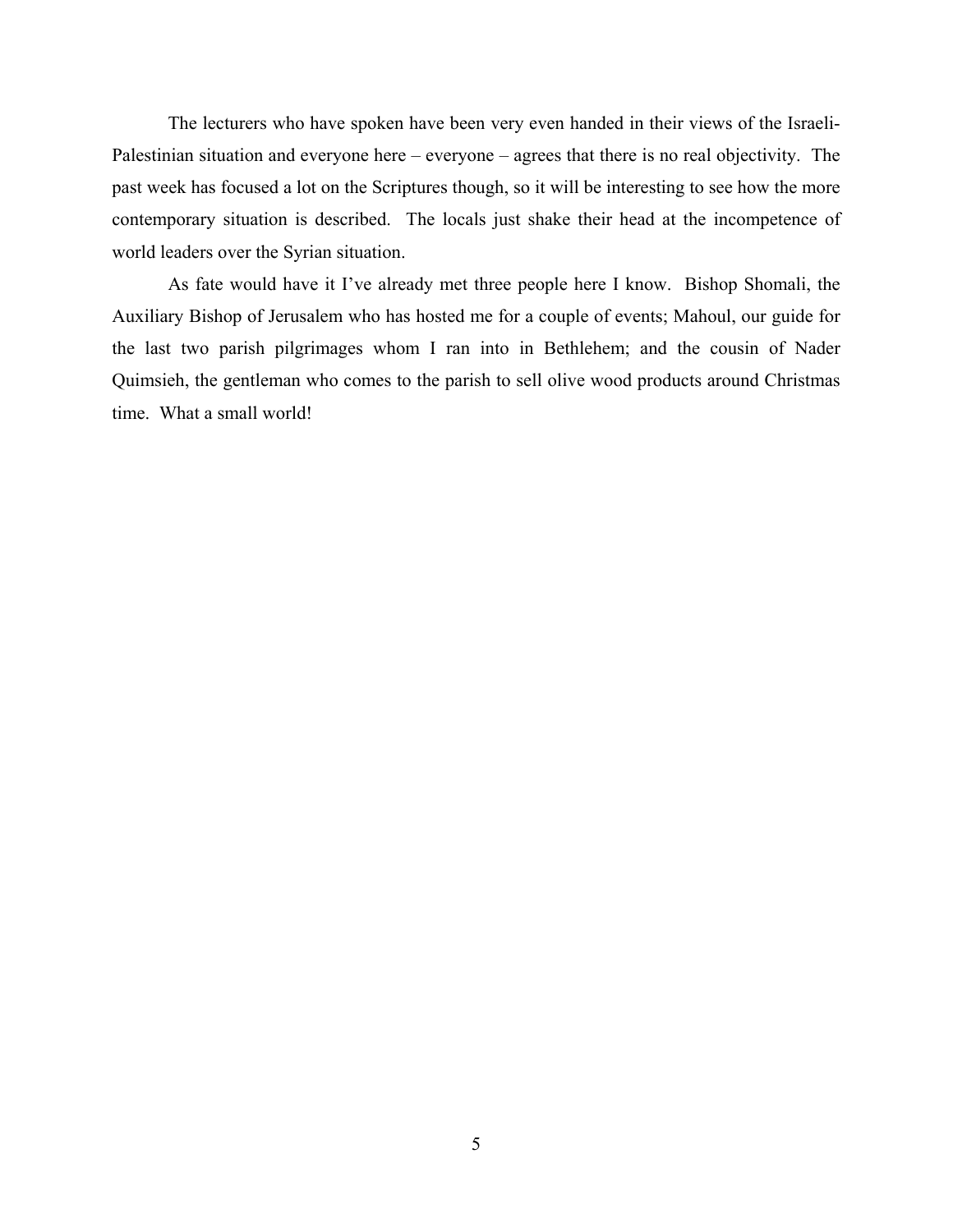# Week Three

eek two of the sabbatical program has finished and it has been a whirlwind two weeks. The lectures have been very good but they are all over the place with little if any continuity. I think they'd be better if there was a unitive thread in them from the beginning. We've had scripture, history, archaeology, field trips, politics, culture, religious practice all given to us so far, and trying to catch it all and make some sort of sense out of it is a bit difficult. However, we can't fault the quality of the lecturers we've had. Well, maybe one or two haven't been so good since I found myself playing solitaire on my iPad as they approached the end of their presentation, much to the amusement of the person next to me who took a surreptitious picture on his cellphone of me playing solitaire. One of the lecturers walked by and, like a schoolboy afraid of getting caught, I hid what I was doing. Here I am, 62 years old, 36 years a priest, a Doctorate in Theology and I'm afraid of getting caught by the teacher! Ah, the value of a good education!  $\sum_{\text{whir}}$ 

This week Jews began a weeklong celebration of Sukkot, the Festival of Booths (google it for an explanation). On the first day of the Holiday the country pretty much shut down again but at least the Arab busses and taxis were running. It's not as strict as was Yom Kippur. It did provide us a good day to rest and read and most of us stayed "home."

I had the opportunity this week as well to say the noon Student Mass at Bethlehem University, run by the Christian Brothers. The University was founded by the Vatican as the first major university for Palestinians. 75% of the students there are Muslim and the vast majority of those are women. It's an amazing outreach of the Church for the cause of quality education for the Palestinian people. The University is also supported by the Order of the Holy Sepulchre to which I and some of our parishioners belong. There were only 8 people at the Mass, none of them students, but at least the Mass is offered. The Brothers also invite one of us each week to say their own community Mass on Wednesday or Saturday evening.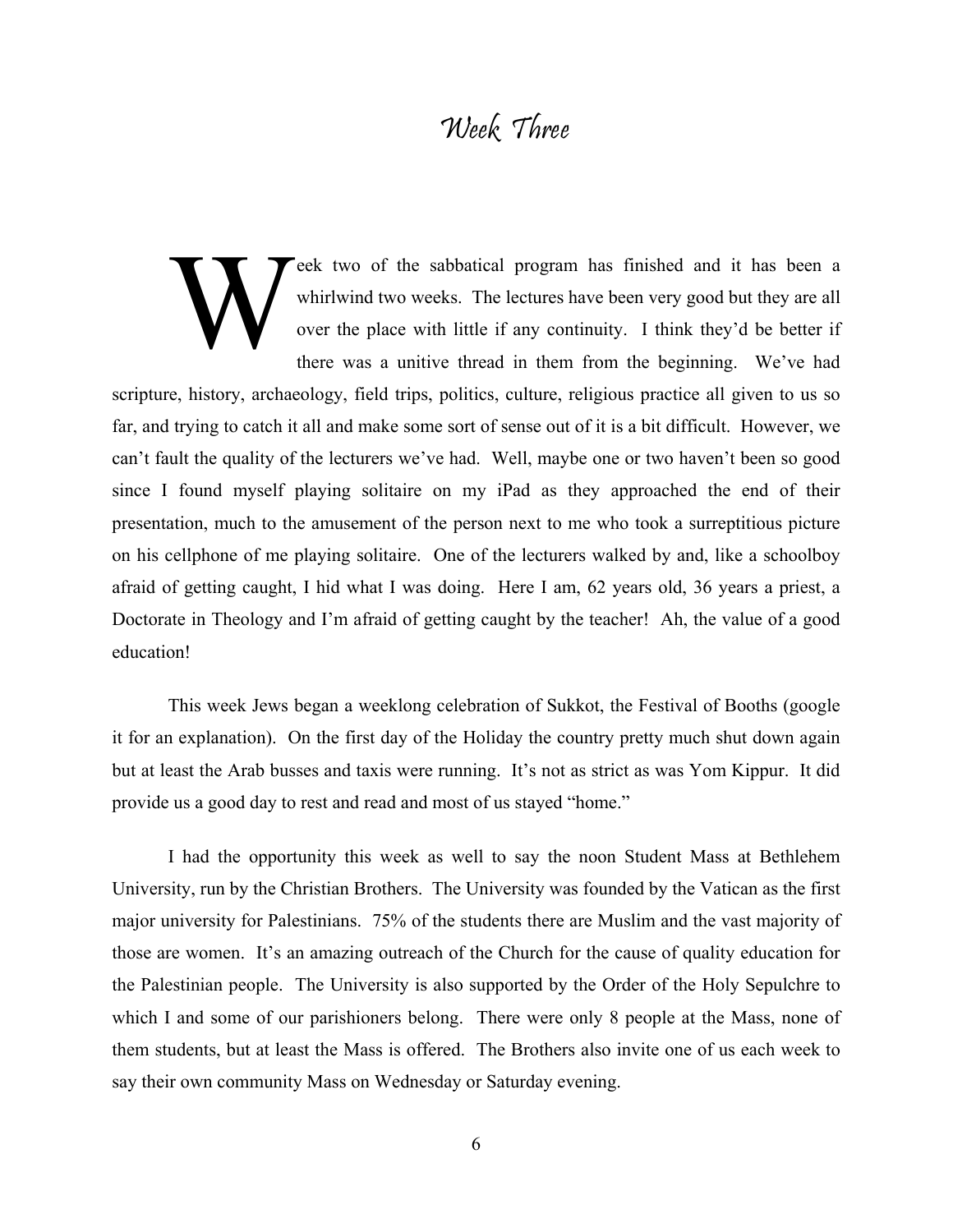The most amazing thing of this whole program so far is to experience the antiquity of the Holy Land. One day we visited the City of David, the original Jerusalem, which is quite small, then walked through Hezekiah's Tunnel, carved out of solid rock 2,700 years ago in the face of a looming Assyrian siege of Jerusalem. Water is still flowing through it. We followed the excavated Western Wall of Temple Mount and marveled at the stones carved and placed by the workers of King Herod the Great. Another day we went to Tel Gezer, an ancient Canaanite City about an hour west of Jerusalem – again, a site almost 3,000 years old that was a center of industry for King Solomon! Just think of the millions of people who have tramped over this land throughout the centuries; and now I'm adding my footprints on the paths.

By the way, if there's any news of trouble in this part of the world, we haven't seen it. However, there's absolutely no objectivity on the part of the people here, resident or visitor, as to who's right and who's wrong politically, but that's for another time.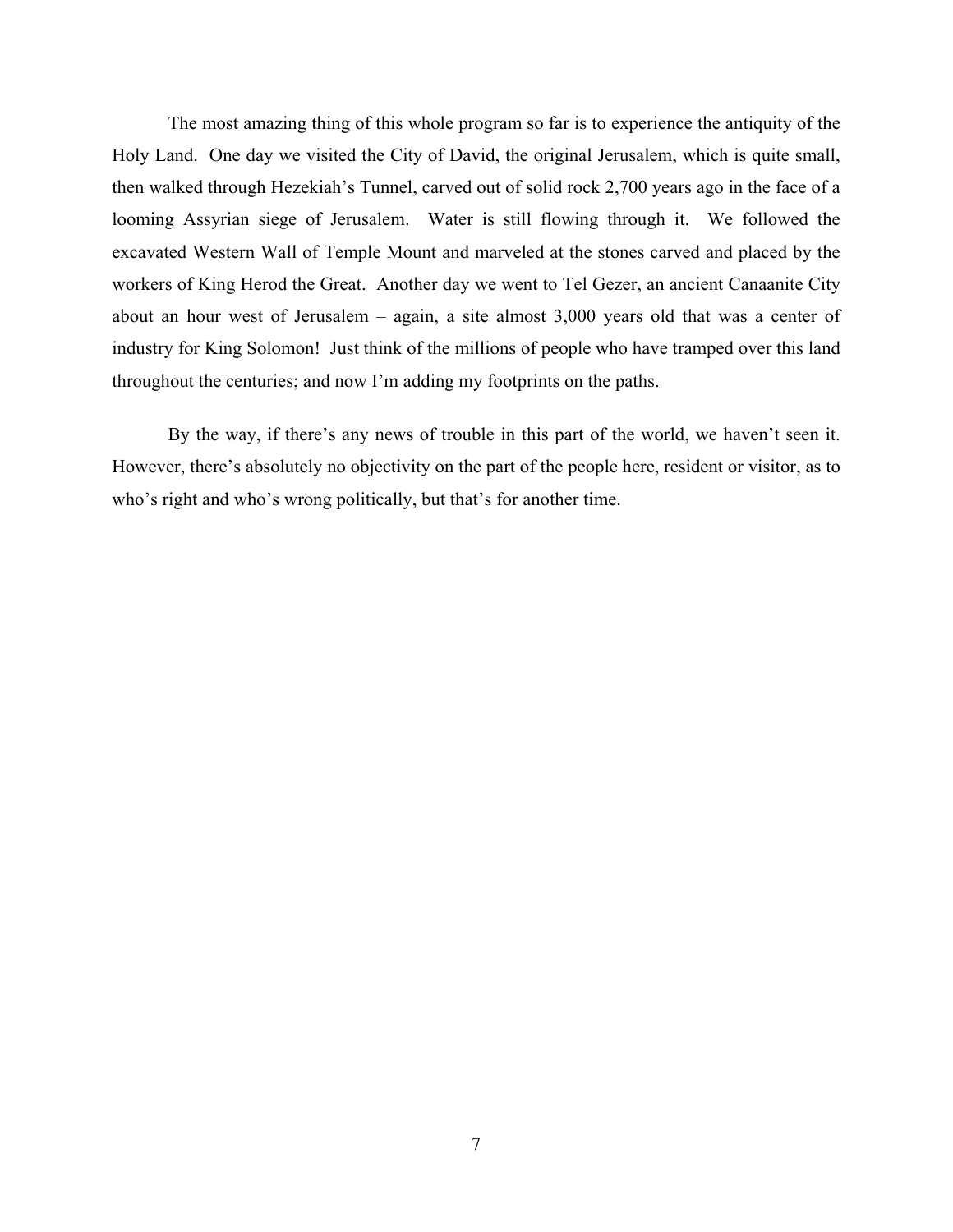# Week Four

osh! I have been at Tantur for almost a month now. The schedule has been packed with classes, lectures, field excursions and other activities so the time has flown by. October will go even faster because we will take a week and go the Galilee Region of Israel and then we have a "free" week October 20 to 26 where we can do whatever we want. I've decided to go to Rome. Yeah, yeah, yeah I can hear you now. "WHAT? He's going to Rome too?" How could I pass up the opportunity since I'm already on this side of the pond and I got a great deal on the airfare and a hotel! Besides, there are friends there I can visit (no, the Pope isn't one) and I can take that opportunity to make it into a retreat experience. I have always found a great deal of spiritual renewal there, especially when I visit the tomb of St. Peter. G

The past week here was pretty amazing. The focus was on the diversity in the Holy Land with speakers talking about the Palestinians, the Israelis, and all of the Christian Churches which are here. Catholics of all Rites, Orthodox of all kinds, Christians of all denominations are represented in the Holy Land and all vie for "a piece of the pie." The most numerous are Orthodox and Catholics who have been here for centuries. Each group maintains certain parts of all of the major churches and sometimes they actually fight one another if a line is crossed that shouldn't be. We were told by one of our guides that at the Church of the Holy Sepulchre worship services begin at 6:30 a.m., then another at 7:00 then another at 7:30, then another at 8:00 and, we're told, by the time everyone is worshiping the place is a racket of singing, chanting and prayers. On one hand it's kind of distressing that we Christians can't even get our act together in worship, but on the other hand to have such diversity under one roof is symbolic of the world God created. From the chaos we can discover harmony and beauty if we want to. Somehow, it all works!

Last week I had Mass at Shepherd's Field in Bethlehem with Bishop Shomali, the Auxiliary Bishop of Jerusalem, who celebrated a Family gathering Mass where he and the rest of his family welcomed me as a new "cousin." Here, everyone is a cousin! It's mind boggling how many languages they all speak, jumping from one to the other with ease. The bishop also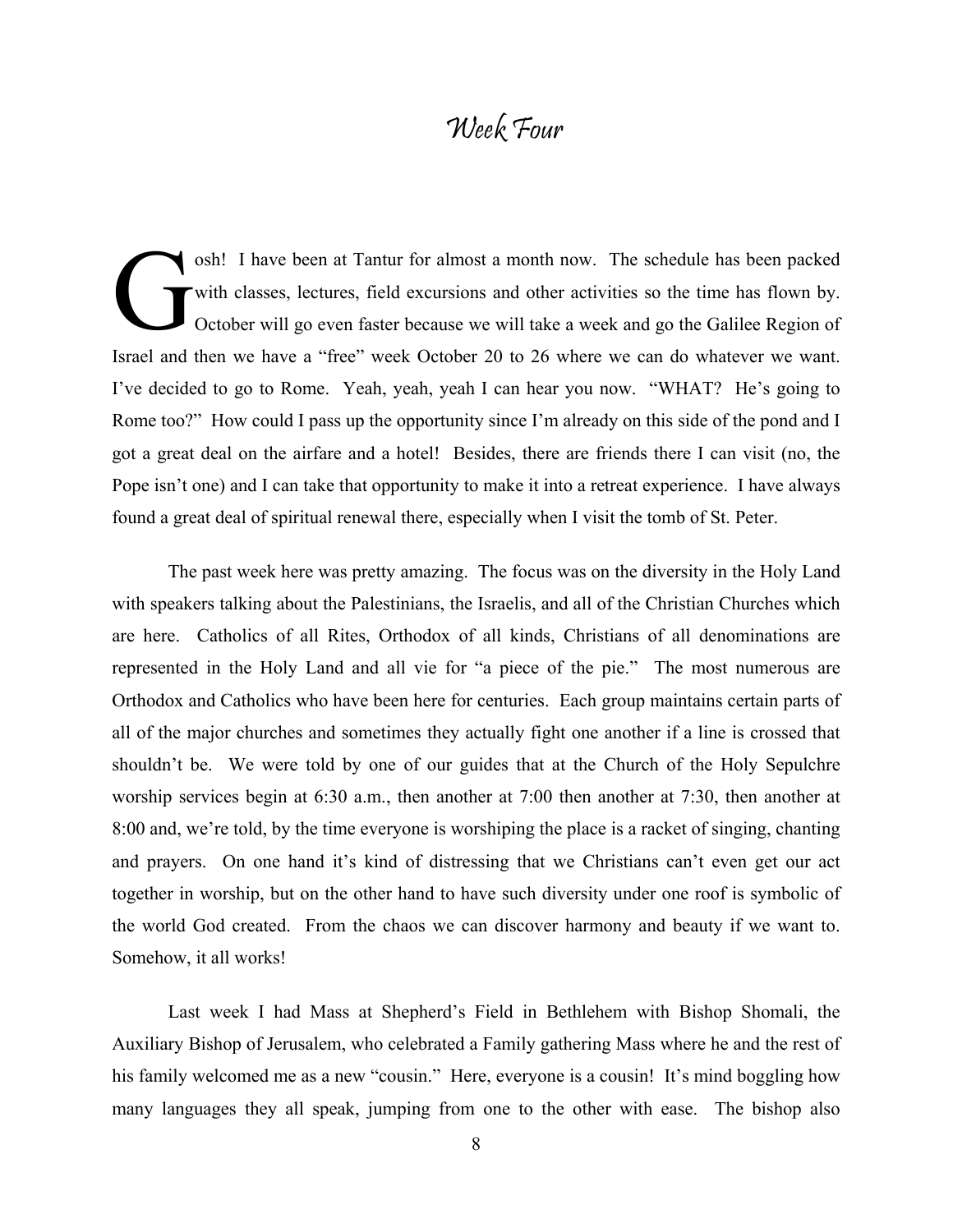showed me a piece of land that the Church is buying to turn into a campground for their Scouts. I'm glad he can see the potential in it but I have difficulty doing so. It's steep, rocky, needs an access road and a *lot* of work. However, when Bp Shomali looks at it I can see it done!

Another thing about here is the lack of recycling. There's trash everywhere and no one recycles aluminum, glass or plastic. Empty beverage bottles are everywhere and it kind of kills us "Westerners" to throw such things in the trash. Then again, look how long it took us to recycle seriously and even to use our reusable shopping bags at the grocery store.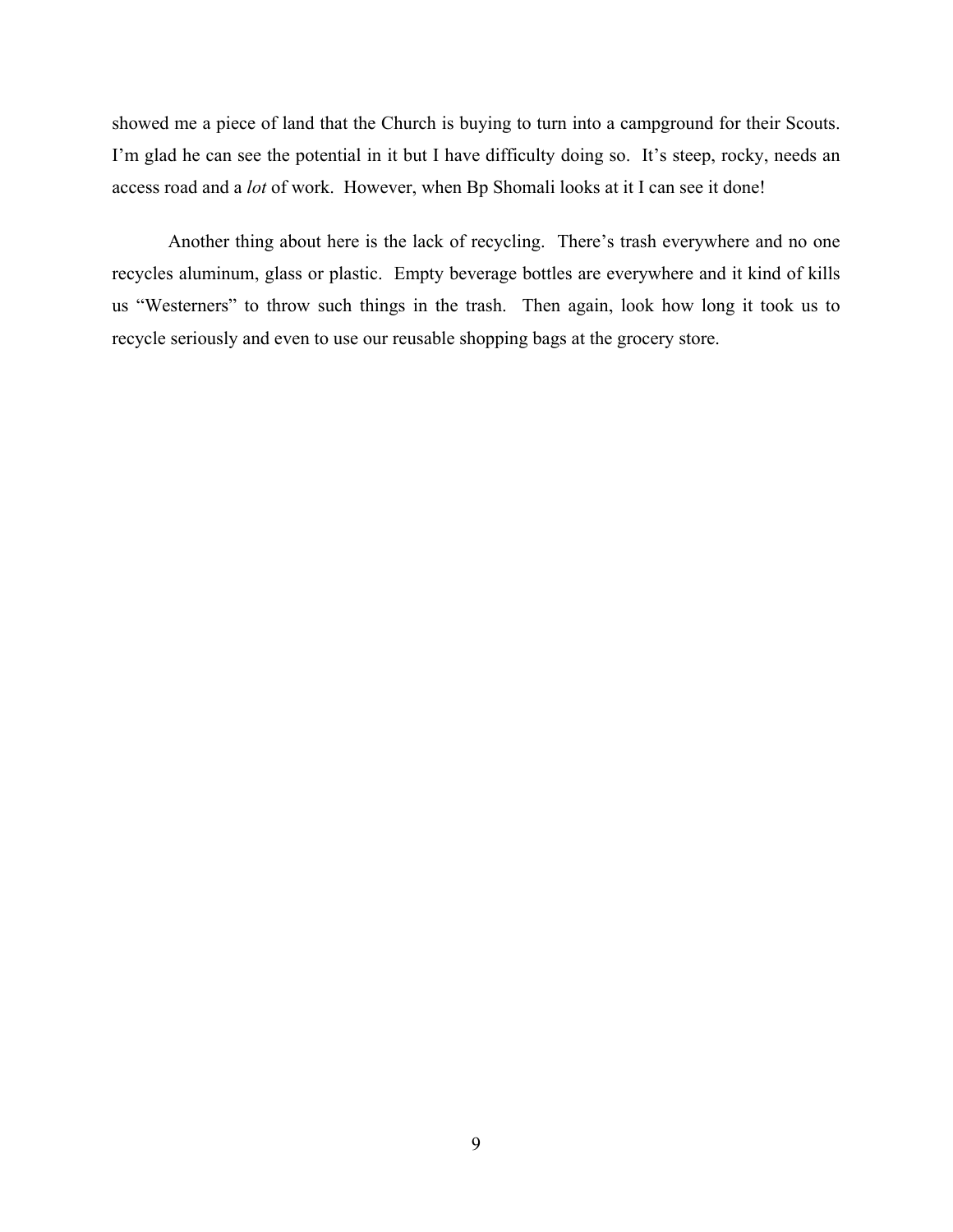# Week Five

he Equestrian Order of the Holy Sepulchre of Jerusalem, (EOHSJ) to which I and some of our parishioners belong, is an official knighthood of the Church which was originally established in 1099 during the Crusades to protect the shrines sacred to our Christian Faith. While it never ceased to exist it did fall out of use until restored by Pope Pius IX in 1847. Today the Knights and Ladies support the Catholic Church in the Holy Land through many different charitable causes (schools, housing developments, clinics, orphanages) as well as help provide the funds necessary for the upkeep of the shrines. The work done by the Order is tremendous! Last week I was invited by Bishop Shomali to attend a ceremony at the Latin Patriarchate for 397 German Knights and Ladies who had come to the Holy Land and were to receive their "Pilgrim's Shell" – a scallop shell with the Jerusalem Cross in the middle, indicating that they had made a pilgrimage to the Holy Land. It was quite an impressive ceremony and at the dinner which followed, to which I was also invited, I was given the chance to practice my German. Those with whom I sat were all very complimentary of my grasp of German (though I was reminded it had a Viennese accent) but I think they were just being kind. Actually, almost the entire evening was conducted in English, which almost every single one of those Germans knew! There were also Knights from France, Belgium and Russia present for the evening. It was an impressive display of support by the Order for the Church in the Holy Land! T

Monday was a "free day" so two of us took the opportunity to visit *Yad Vashem*, the Jewish National Memorial of the Holocaust, which was an exhausting visit not only for the sheer size of the museum and grounds, but because of the magnitude of the horror it documents. The priest I was with was successful in finding the name of one of his colleagues from Germany on the Memorial Wall of the Righteous which honors those who aided and hid Jews during the war. By visiting a place like *Yad Vashem* one cannot help but wonder how human beings can treat each other so badly. Think about it: WW II and the Holocaust were not that long ago and there are still many alive today who remember it. Even so, what have we really learned? Look at the way people caricaturize and demonize those of nationalities and religions different from their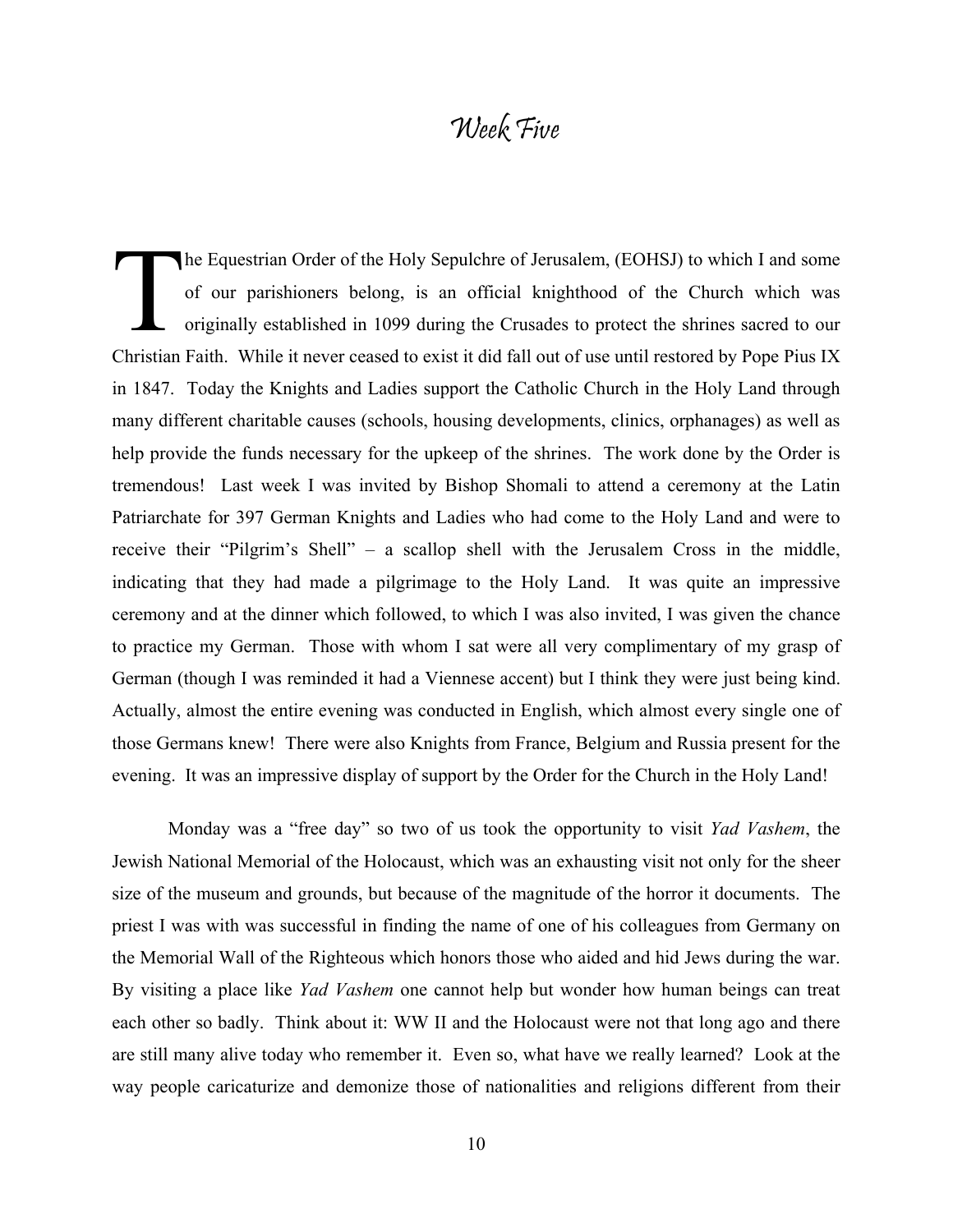own. This is still seen here in the Holy Land where Israelis and Palestinians just can't seem to work things out. For each side the "other" simply doesn't exit, except in pejorative terms. As an example, last week Palestine changed their clocks from "summer" time to "winter" time. In Bethlehem, a ten minute walk from here, it is now 1 hour behind Israel. One of the Christian Brothers who staffs Bethlehem University (which is a recipient of the work of the EOHSJ) says this is the first time this has ever happened, and it happened because the Palestine Authority simply wanted to show their independence from others, regardless of the effects on its people. It's crazy.

There was also a tempest in teapot this week when the Anglican priest who is here felt jilted because a few of the Catholic priests said Mass one morning unaware that he was going to celebrate an Anglican liturgy later in the day, so he cancelled his liturgy which most of us were going to attend. It caused a HUGE, childish stink on his part, a *perfect* example of the foolishness of a divided Christianity. Is it any wonder that in the gospel we read "The Lord wept." (Lk 19:41)?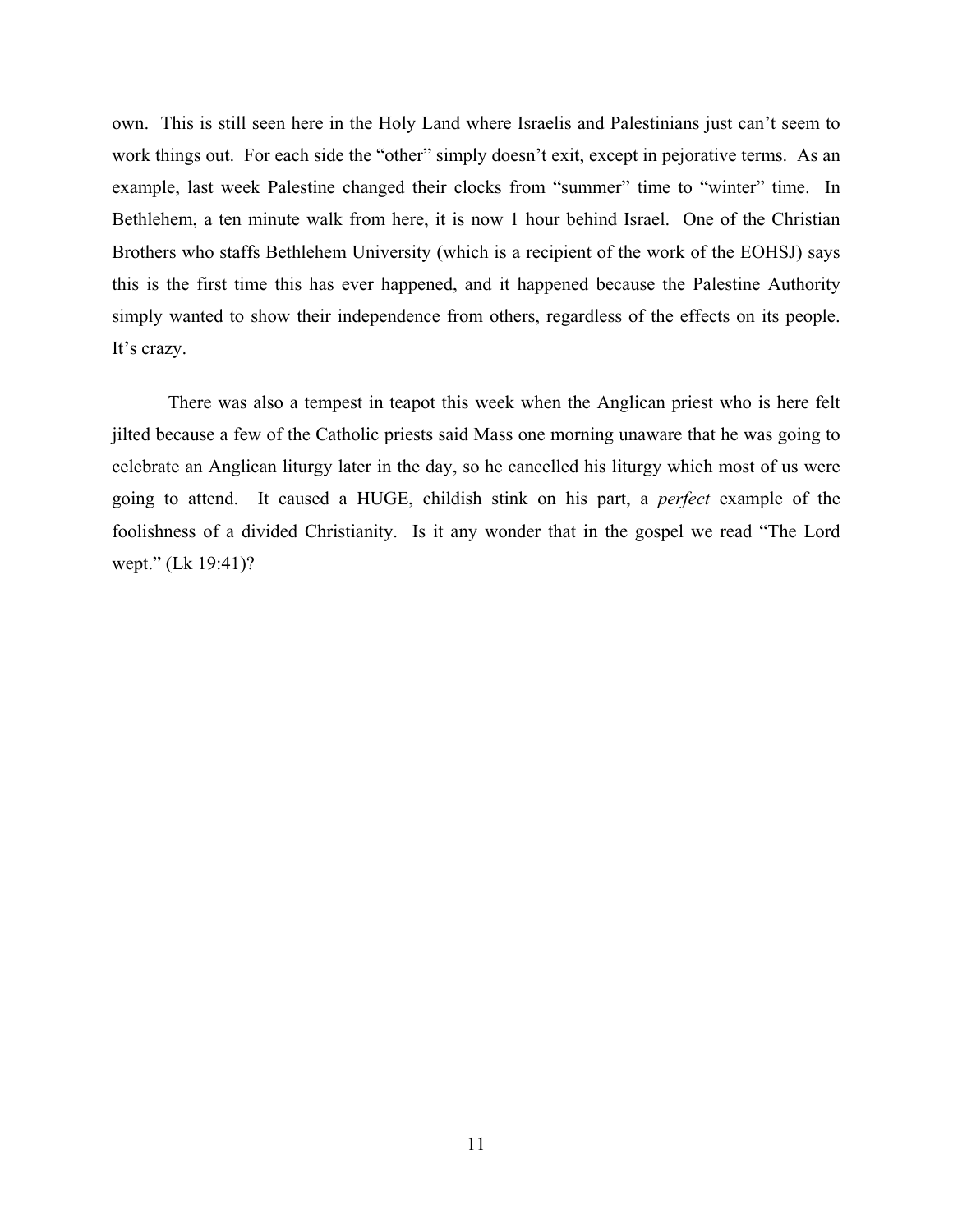#### Week Six

ride on an Arab bus here – which we take to get from Tantur to Jerusalem can be like Mr. Toad's Wild Ride. The busses are inexpensive and get you where you want to go but they're generally very small and very crowded. The drivers do their jobs and are experts at multi-tasking. One day last week I took a bus and marveled at how the driver could take the fare, count the change, put the coins in the coin counter, give the ticket, talk on two cell phones at the same time and still manage to get us where we wanted to go! ride<br>
can l<br>
when<br>
The

This past week we were in the Galilee Region of Israel. We left on Monday at 6:45 a.m. and the first stop was the ancient city of Caesarea built by King Herod the Great on the Mediterranean Coast. This was just the first of several ancient archaeological sites we visited and the amazement continues: Who were the workmen who built these places? What were their lives like? Were their concerns similar to ours today? What happened to them? HOW did they build these huge cities and structures with no modern tools and equipment? We spent two nights in Nazareth where we visited the Basilica of the Annunciation. We also learned something new. Tradition tells us St. Joseph was a carpenter. However, there's no wood in the part of the country but there is a LOT of stone. The ancient city of Sephoris, a major market and production center in the Galilee, was being built at the time of Jesus. Nazareth would be about an hour commute from Nazareth and, here's the clincher, the Greek word to describe the work of St. Joseph (and I have to take the experts' word at it because I flunked my Greek exam twice before passing) means "stone worker." Consequently, St. Joseph probably was a stone mason rather than a carpenter. Basically that's unimportant to the message because his occupation is irrelevant. What is important is his "yes" to God to be the husband of Mary and foster-father of Jesus.

Tiberias was our next stop where we visited so many of the sites of Jesus' ministry: Sermon on the Mount, loaves and fishes, Primacy of Peter (John 21 – which usually makes me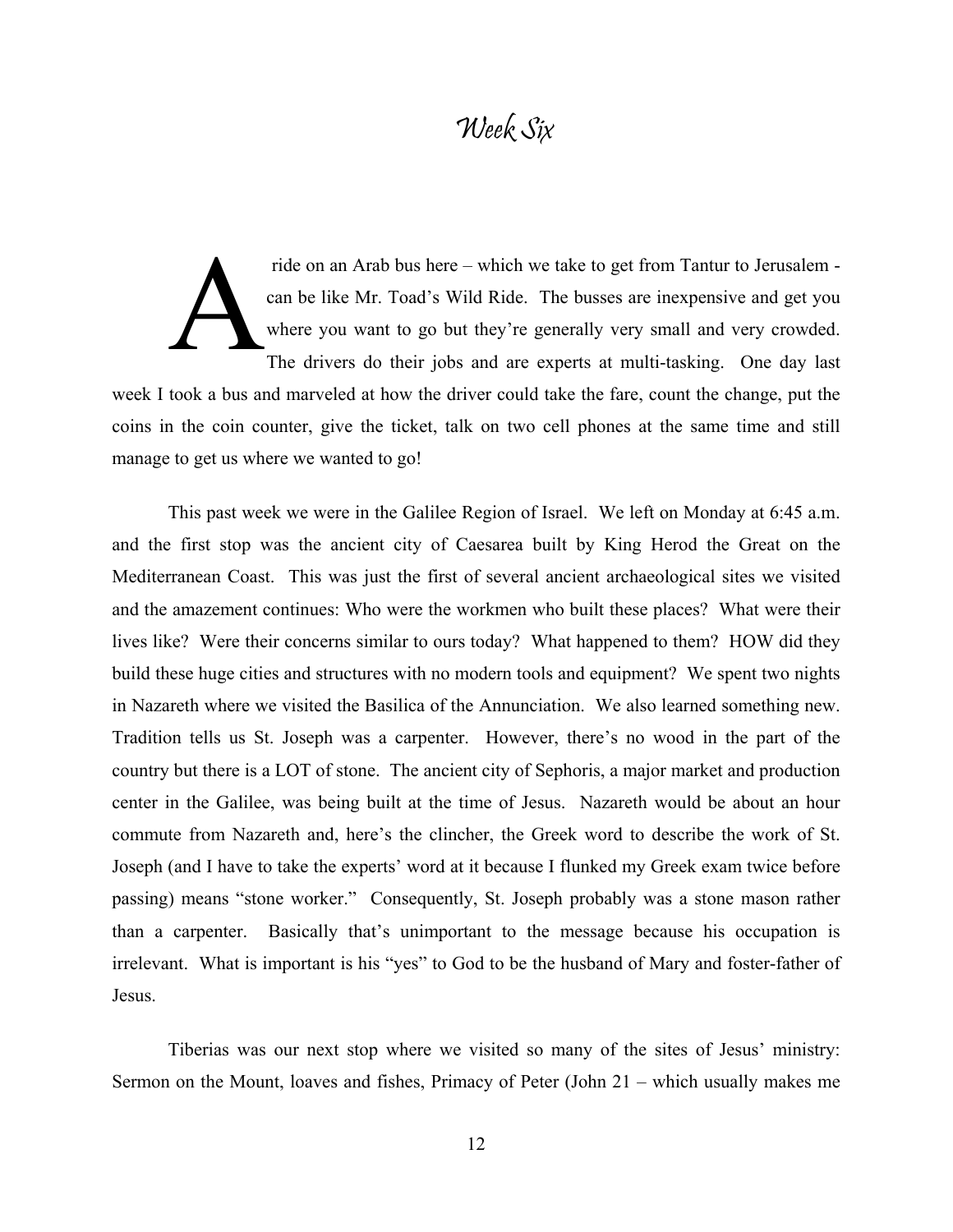choke up with emotion). We also traveled north right up to the Syrian Border about as far as we could. If there are troubles here I haven't seen them. We were hosted for lunch by a Druze (Google it) woman in her home who spoke to us about her separation from her family which, because of political reasons, she hasn't been able to visit since 1967. It was a different and interesting perspective she gave us about life in this part of the world. Another great encounter was with a woman of the Circassian village of Kfar Kama (Google it). They are descendents of warriors from the Caucasus who were force from their homes by Russia in the mid-nineteenth century. They were originally Christian but when they were forced to go to the Ottoman Empire their hatred for Russia was so great that they converted to Islam. There are only 4,000 in the village but one of their traits is cleanliness – and Kfar Kama is *immaculate!* Her take on the political situation is 180 degrees different from the Druze woman and yet both are gentle, kind, sincere, hospitable people who obviously disagree on how things ought to be. Our week was a wonderful spiritual experience, a fascinating historical tour which brought so much of the scriptures to real life and a perplexing, political mix. It's complicated. It's all very complicated.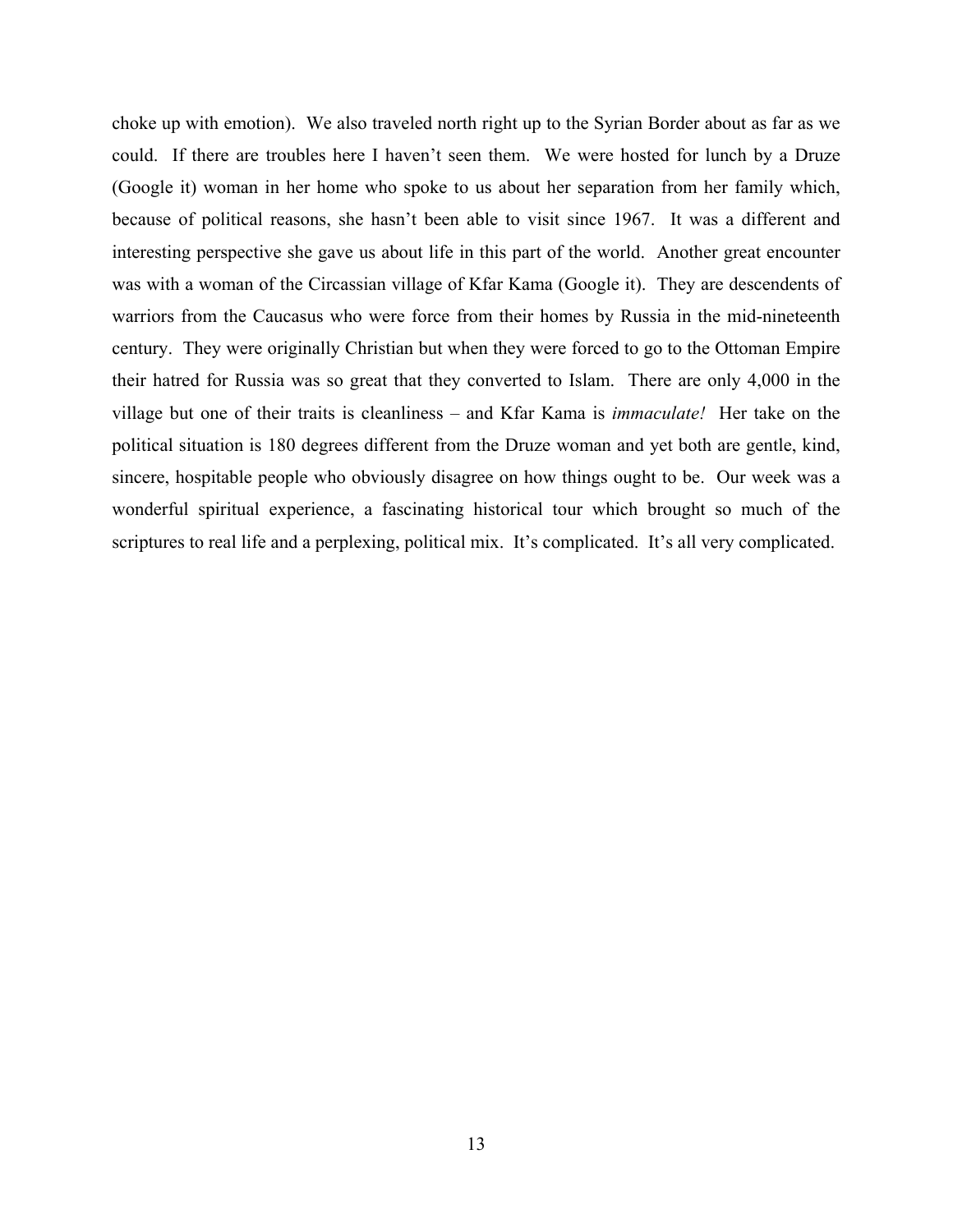#### Week Seven

hen Mark Twain described his trip through Europe and the Holy Land as "Innocents Abroad" he was talking about himself and his companions. Honestly, that term could somewhat describe our Tantur Ecumenical Group. I am always astonished at how "innocent" some of the participants are about certain things. Not only have several of them had little contact with Jews and no contact with Muslims, some have absolutely no idea of the diversity to be found in our own Christian Faith. Living for even a short time in the Holy Land has certainly opened a lot of eyes. "Innocence," however, can also be described as political naiveté. For example, who would ever have thought that riding on a bus could get a person into trouble? For the past week Israeli Police have been stopping the busses we use to get to and from the Old City, checking I.D.'s and pulling people off the bus, holding the bus from proceeding and raising havoc with schedules. Two of our group, fair complexioned, white haired Australians in their 70's were pulled off a bus, asked for their I.D. and questioned. The Israeli lady police officer, all of 22 or so, hadn't a clue what a Catholic priest was or what they were doing here. The two were finally allowed to take the next bus but were steaming mad when they got back to Tantur! I can't blame them, really. On Monday I walked into Bethlehem to get some antibiotics for a persistent cough (don't need a prescription here) and got caught behind the separation wall because Israel decided to close it down. Only by showing my passport and explaining who I was, what I was doing, where I was living, why I was here, was I allowed to pass – but the Palestinians were forbidden to do so. That was very sad. I was told *"Israeli's and Foreigners can do what they want. We have to stay behind this wall."* I felt terrible. I wanted to cry. I should have gone back in and taken the long way around. If they couldn't get through, why should I?  $\sum_{\text{Hom}}$ 

There are bright spots, though. We visited a place called "Tent of the Nations." It is a farm which has been owned by a Palestinian Christian Family since 1916. The owners have the deed from the Ottoman Empire, reconfirmed by the British and then by Israel proving that they own the land. However, the farm is surrounded by settlements which are trying to take the land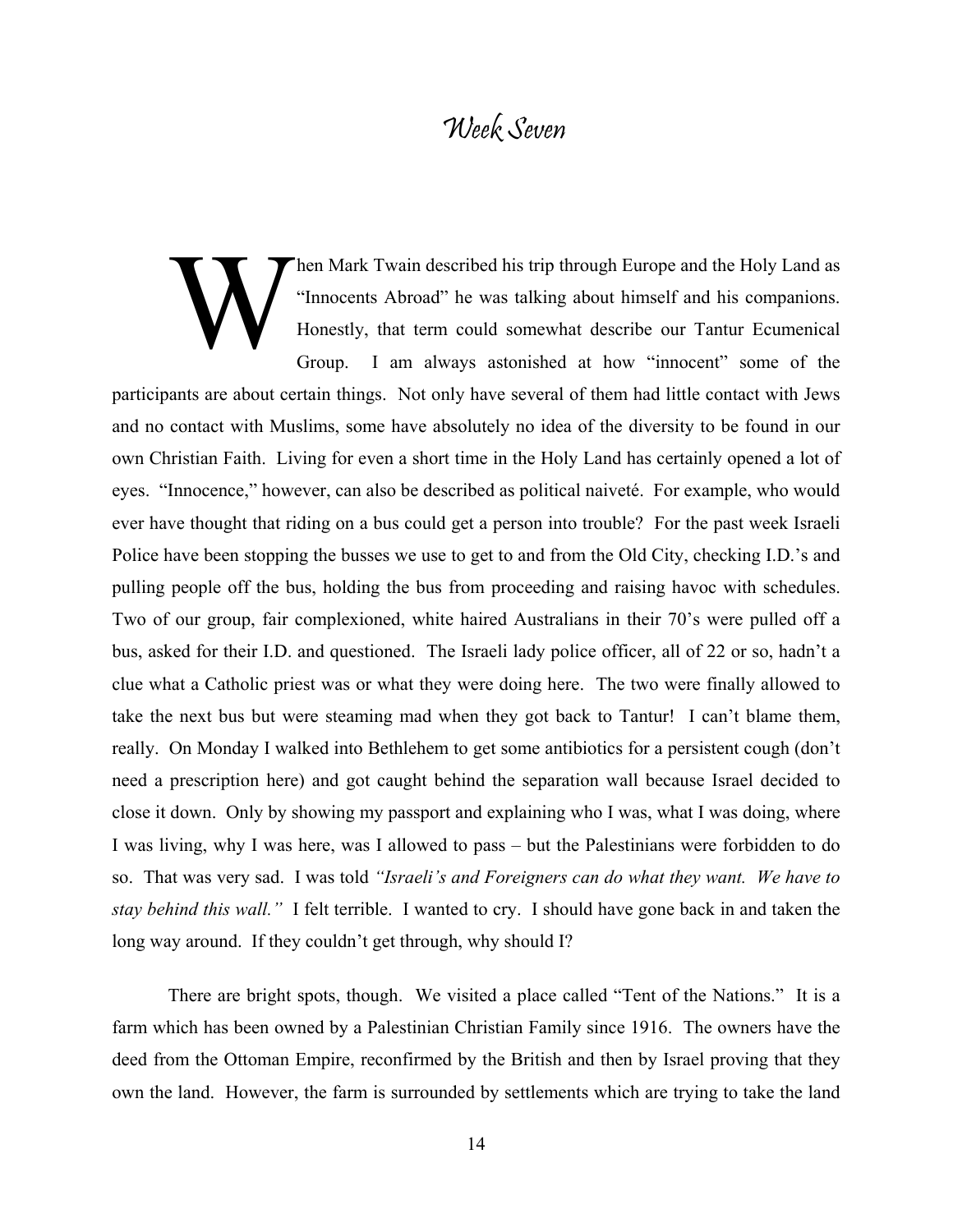away. It has cost the family over \$150,000 in court fees to fight the takeover, but the family refuses to be hateful or angry. In fact, they have turned their farm into "Tent of the Nations" to host volunteers and kids for summer camps and winter weekends to teach about peace and nonviolence. "We refuse to be enemies" is their motto.

Friday evening we all attended a Sabbath Service in a local synagogue and were struck by the tone of the service. The singing was beautiful and the prayers and psalms used all focused on justice and peace for all of God's people. After the service we were broken into small groups and taken to local families to celebrate Sabbath Dinner with a family. My group's family had five kids, the youngest two and a half years old, the oldest 14. From all appearances the family seems rather poor but they are happy. We had some good discussion, got smiles out of the kids – and I think the most touching part of the dinner was at the blessing before we ate where the ritual calls for mom and dad to bless and kiss each child. Moms and dads – when was the last time you did that to your kids? THERE is the hope of the world!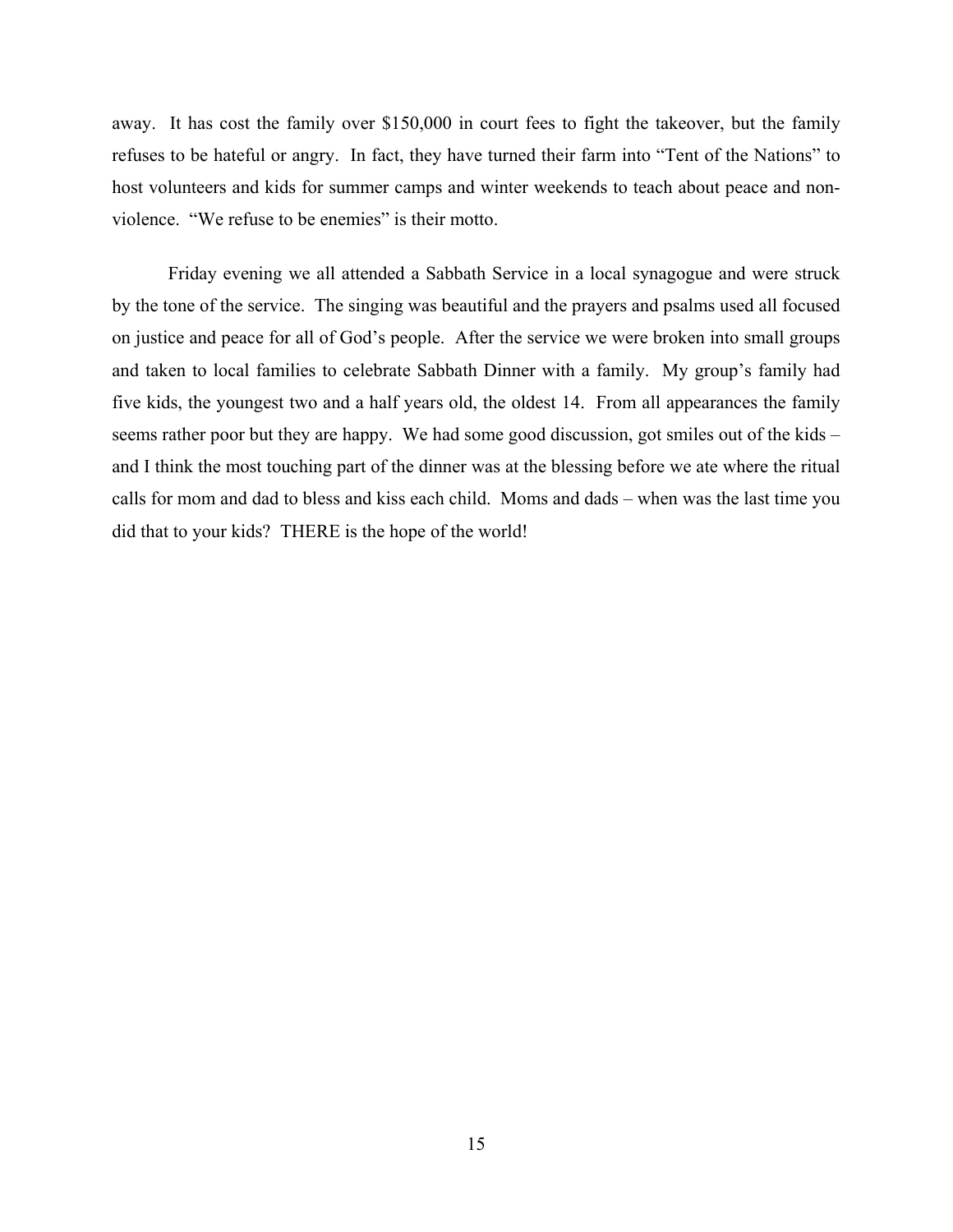# Week Eight

he past week was a "free" week here at Tantur. Some of the group stayed around and visited Tel Aviv and other places in Jerusalem they hadn't been, others went to Petra and I went to Rome. While there I had the opportunity to visit friends of mine from seminary days who are still living and working there, among them Cardinal Raymond Burke, who was, is and always will be a very nice man. I was shocked by the changes in Rome, however. It was crowded like I've never seen, busier than ever and prices have skyrocketed. I had a very simple Roman lunch one day (pasta, a glass of white wine, mineral water, a small veal cutlet) and paid \$50.00 for it. A can of soda now sells for \$5.00. A simple Roman pizza (the best in the world) is \$20.00! YIKES! Those of you planning on going on the Parish Pilgrimage to Rome and Assisi next year start saving your money now! One of my friends got me a ticket for the Wednesday Audience with the Holy Father. It was a good seat as I was on the "Special Seating" area about 100 yards from the Pope. I had a great view of his back! It was a small, intimate audience: me and approximately 100,000 other people! I've never seen such a crowd; and this was for a normal, Wednesday audience. The Holy Father packs them in. In his address on Wednesday he explained how the Church must be like Mary to bring Jesus to the world. Then he said: *"The Church is not a business! The Church is not just a social service agency! The Church is not an NGO! The Church must bring Jesus to the world and if it doesn't the Church is DEAD!"* Applause erupted through the crowd. It really was exciting! His image is everywhere in Rome and the Roman people love him! The p<br>arou other<br>visit

I also had the opportunity to visit all four of the Major Basilicas in Rome. Despite all the walking there and all the walking here in Israel I don't seem to have lost a pound. I have discovered, too, that the cobblestones, hills and necessary walking in Rome were easier when I was 22 than I am now at 62. Both Cardinal Burke and I laughed at that as he has found the same at 65. *"Dennis, we're old men,"* he said. I was unwilling to agree with him on that one so I just laughed (even though I knew it was true). I also took our two San Diego Seminarians out for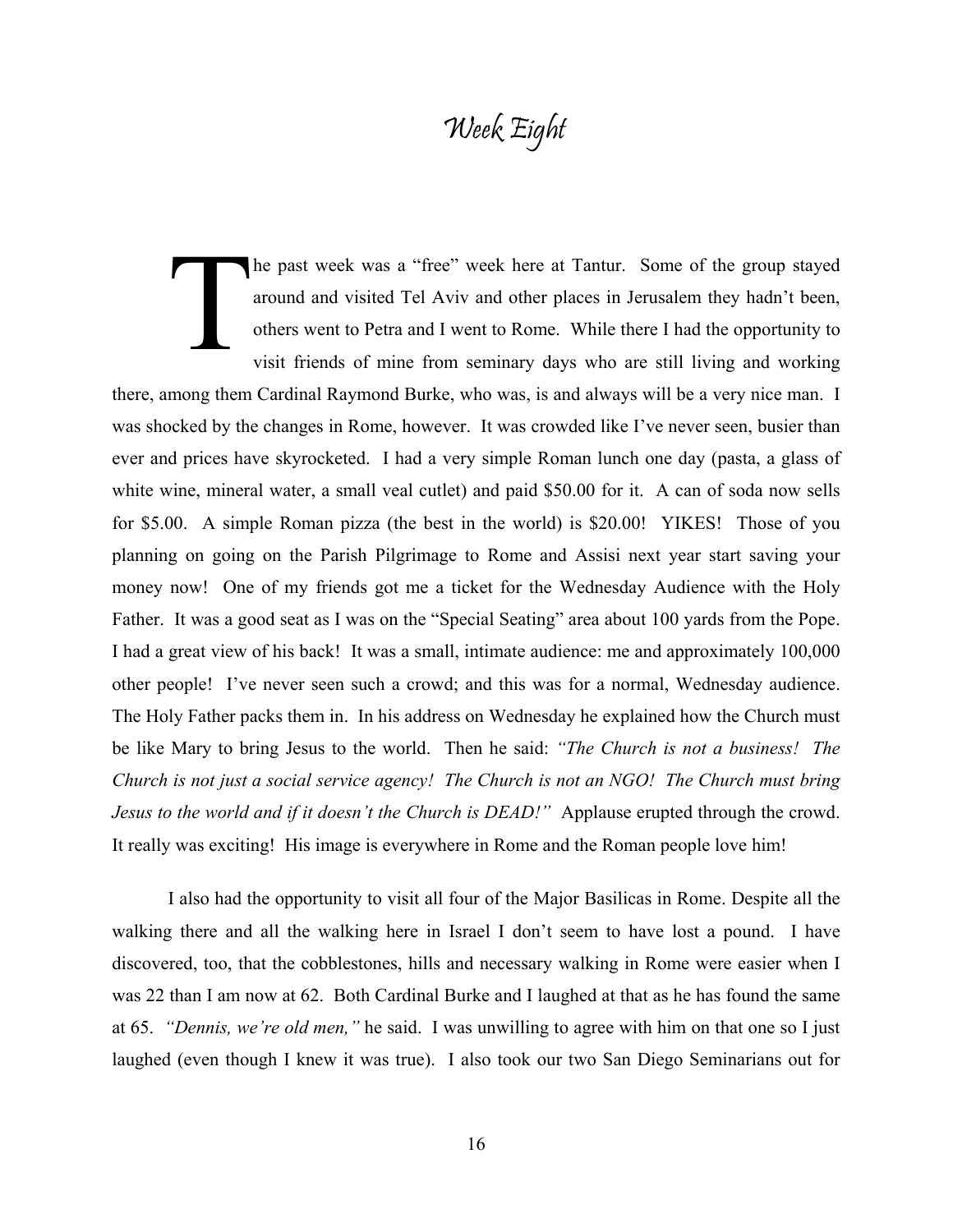dinner one evening and visited with them. Please pray for them and their vocation that they be ordained when the time comes. If they are, we'll have two more *excellent* priests in our ranks.

I had forgotten what it was like to fly on an Italian Airline, though. Alitalia still serves a meal and once it's over it's like someone uncorked a champagne bottle! Everyone gets up in his/her seat and jabbers to the next door neighbor. Incredible! And both in Israel and Italy there is no order to get on the plane. They announce boarding and it's a mad dash for the gate with ensuing chaos on board as everyone tries to find the seat and stuff their carryon luggage in the bin above.

Arriving back in Israel was an experience, too. As usual, I got in the line with the most efficient Customs Officer (a young woman who looked to be about 22) who took 5 to 10 minutes with every person. She checked one person to 5 or 6 or 7 of the other officers. All I could do was stand in the line, fume, and pray continuously: "Lord, forgive my evil thoughts." At the end, though, I couldn't help myself. Once I was passed through I mentioned to her that at the rate she processed people the Messiah will be here again, or for the first time, depending on one's religion.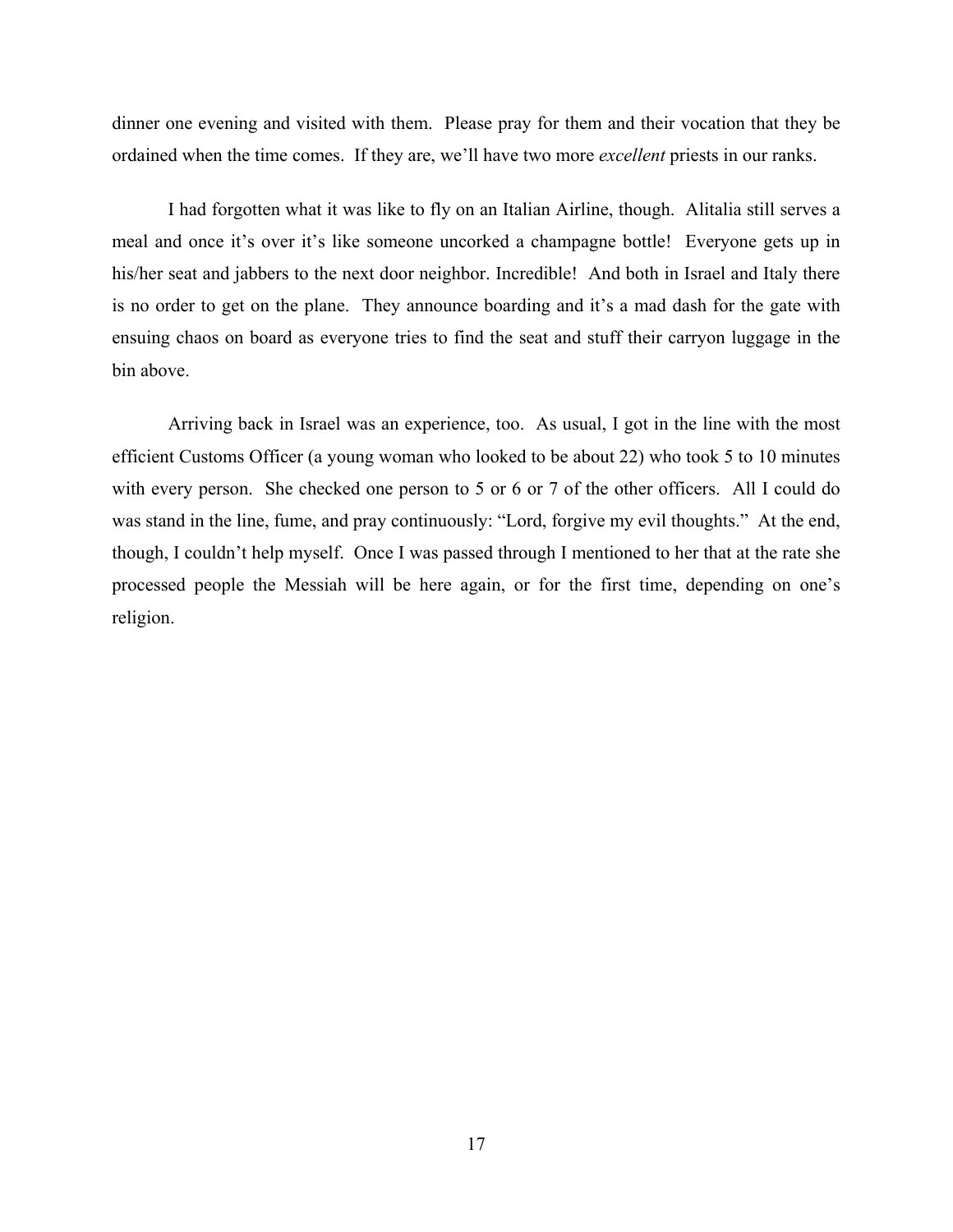# Week Nine

t's hard to believe that in a short two weeks my ten week sabbatical at Tantur will come to an end as I fly back to San Diego and pick up where I left off. We've already lost three of the group whose sabbaticals here came to an early conclusion. One of them came late and left early (he has a year [*a year!* I'd go nuts!] so he's taking full advantage of it), another has six months, so from here he went to Spain to walk the Pilgrim Path of Santiago de Compostella (not for the faint of heart) before spending a semester at Berkeley and the third left on Friday to spend a week in Rome for a week (I told him to take lots of money) before returning home to the States. I'll be the next. Nevertheless, lectures and events here haven't slowed down a bit. I

This past week's lectures focused on the life of the various Christian communities in the Holy Land. Fr. David Neuhaus, S.J., a convert from Judaism and the Vicar for Hebrew Speaking Catholics, told us of the plight of the many Christians who have come here but feel like strangers, not only in society, but also in the Church. The Catholic Church here is basically Arabic Speaking and tens of thousands of new, Catholic immigrants come from Lebanon, India and the Philippines. Many have been and worked here for years and have learned Hebrew, and their children also speak Hebrew but not Arabic (remember, I said this a society where for one the other doesn't exist so learning each others' languages doesn't happen), but Hebrew can be a barrier in a Arabic speaking congregation. Hence, Fr. Neuhaus is the Latin Patriarchate's Vicar for such congregations. He is working to help integrate all of the Catholic Communities together. In effect he faces the same challenges we do in San Diego by trying to integrate Spanish, Vietnamese, Eritrean and Somali speaking Catholics with English speaking congregations. It ain't easy!

For two days we visited Christian communities in the Northern West Bank and learned from the priests there what a struggle it can be to try and live a fruitful Christian life. However, if ecumenism doesn't register high in importance for the various church authorities in Jerusalem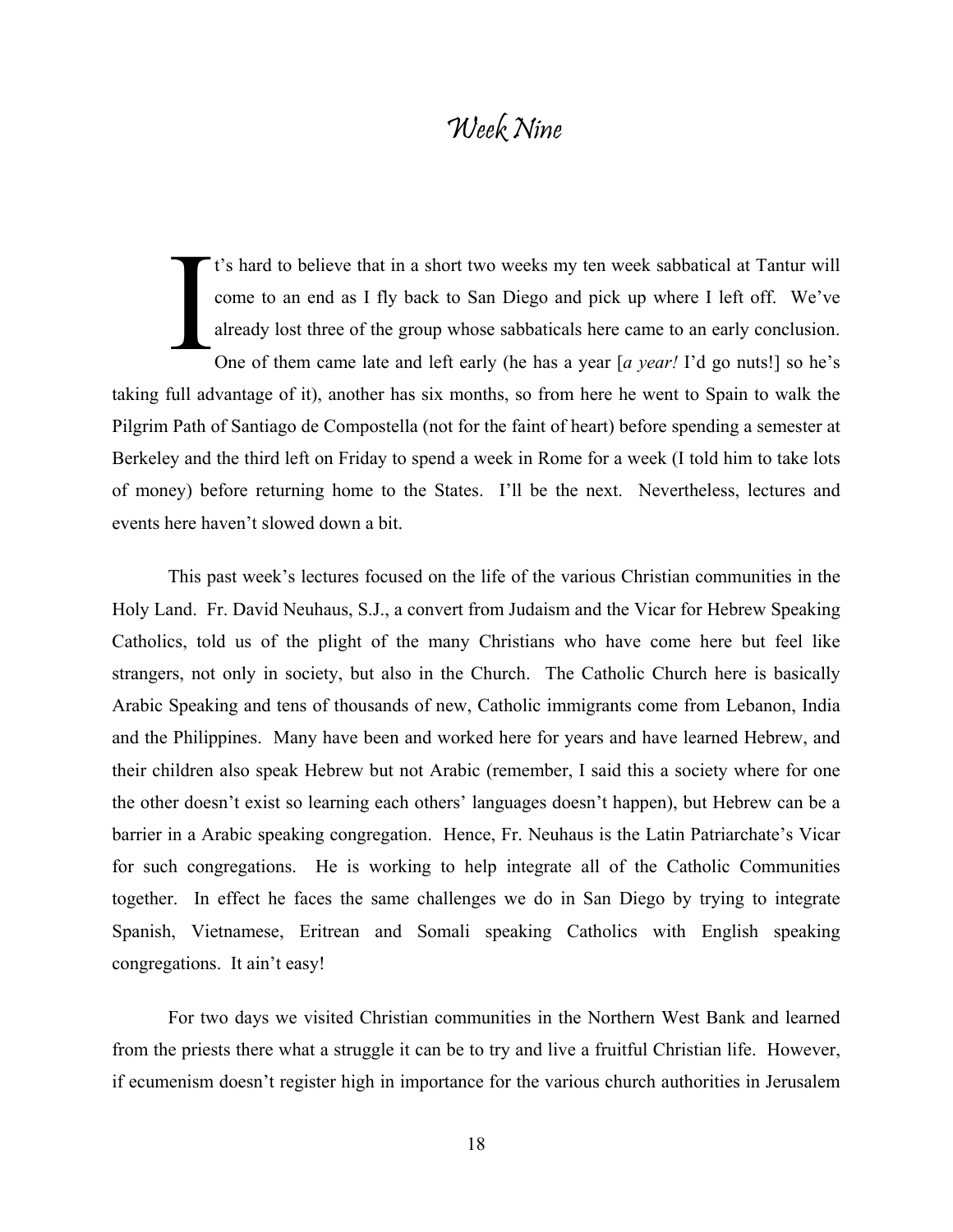it is alive and well in the villages and towns. Catholic, Orthodox and Anglican Christians throughout the Holy Land treat each other as brothers and sisters, and work together to promote the ideals of the Gospel in the society in which they live. The priests with whom we met spoke of their struggles in coping with economic hardships posed by the separation wall, the blockage of roadways and the constant threats to their livelihood and security posed by Israeli settlements on Palestinian land. From the willful destruction of Palestinian vineyards and olive groves, to tapping into Palestinian water resources for the benefit of the settlements (and thus depriving the Palestinian villages of one of their most precious resources - water), we learned of the constant struggle to keep a Christian attitude to those who would do them harm. We were also told that where Christians and Muslims live together in the small villages, as they have for centuries, there is still neighborly good will and cooperation. *"Please, tell the world, we are human beings and not criminals"* is what one priest asked of us.

There is so much here that seems contradictory and food for reflection. There is certainly more than enough to lift up in prayer which, in the end, will be the only way that peace can come to this troubled land. It's complicated. It's all very complicated.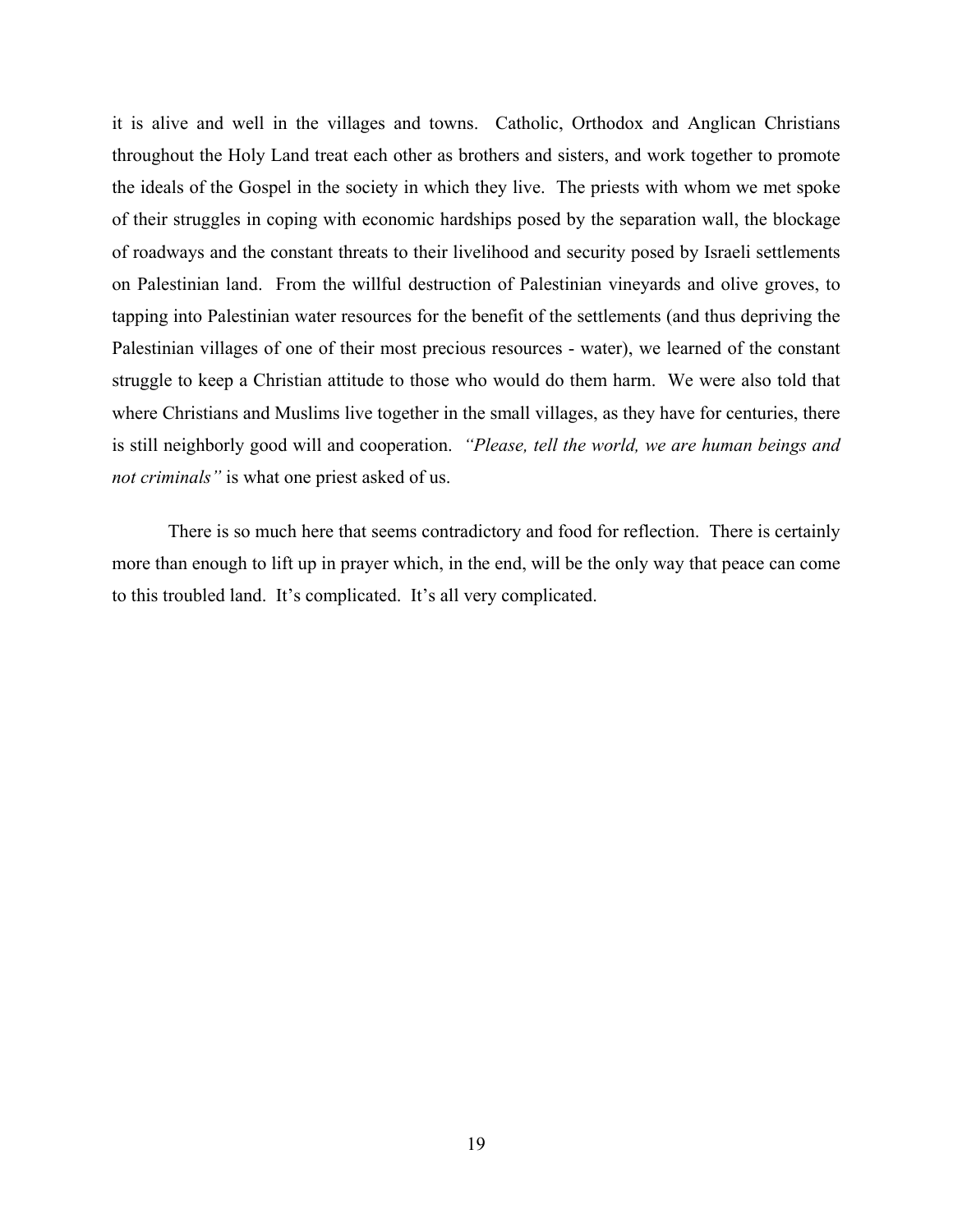# Week Ten

s you can tell from the heading the (Not So) Innocents abroad are no longer abroad – at least not all of them. Throughout the sabbatical program at the Ecumenical Institute of Tantur participants came and went. One was there for only a few weeks; another arrived a month later than the rest and expected to stay through Christmas (though upon arrival he was almost immediately diagnosed with leukemia and spent 40 days – how Biblical! – in the hospital. He said he didn't know what was worse; the chemo therapy or the Israeli hospital food which consisted almost exclusively of yogurt, applesauce and canned tuna.); another left in mid-October and yet another left November 1<sup>st</sup>. My turn to leave came this past Friday and now I find myself sleeping once again in my own bed at home. One of the discussions we'd had in our lecture series was on what "home" meant for Jesus in His lifetime and how to relate that to ourselves. One person jokingly said *"Home is where my bank is!"* My home, on one hand, is rooted here in San Diego where I was born and raised but on the other hand now that the house in which we lived for so many years is no longer in the family "home" is wherever the bishop assigns me to serve. So, being back at San Rafael, it's good to be home! Please know that during my ten weeks away you all had a special place in my prayers and at Mass, especially at the holy sites of our Faith. s you<br>abro<br>Ecur<br>for

Last week we celebrated Mass at the Tomb of Jesus in the Church of the Holy Sepulchre. Out of the 14 of us only 9 made it out of bed to leave Tantur at 4:15 a.m. to get to the church in time for Mass at 5:00 a.m. It was worth it, though, to walk the streets of the Old City without the merchants hawking their goods, tourists pausing to look and haggle over prices and pilgrims making their journey to the Holy Sepulchre. Being there so early gave me the chance to stop and pray at the site of Calvary where the crucifixion took place and to have the peace of mind for a reverent celebration of Mass at the Tomb. My prayer intentions that morning – at the *most* sacred sites of our Christian Faith – were for all of my family and friends at home. That, of course, meant all of the parishioners of San Rafael who over my 11 years as pastor have shown me the example of true discipleship in bringing Jesus to a hurting world. For all of you and your